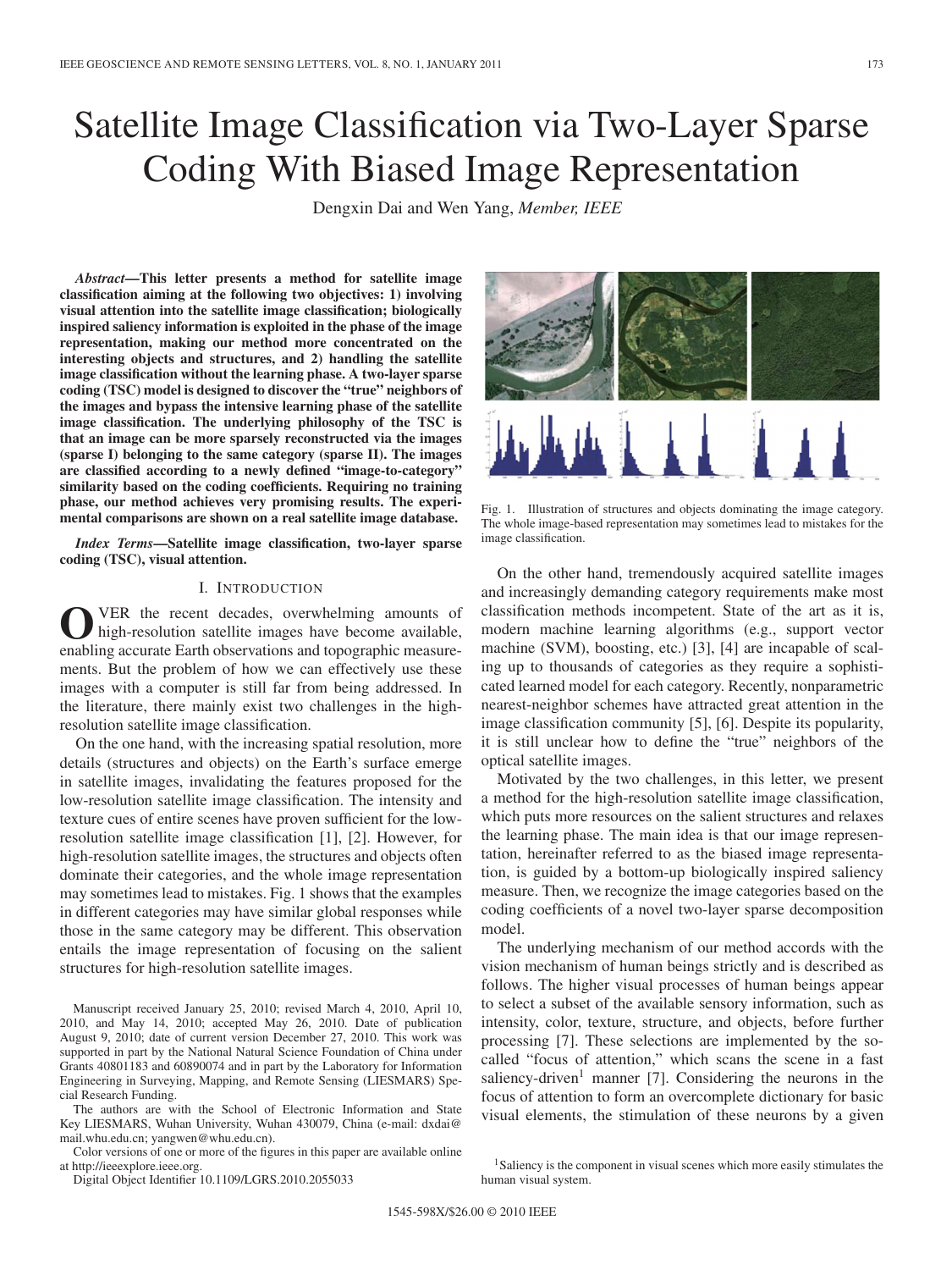image is highly sparse. These discoveries inspire us that the combination of the biased image representation and the sparse coding is similar to the visual mechanism of human beings, thus suitable for the image classification. The motivation of adding another sparsity to the conventional sparse coding is that an image can be more sparsely reconstructed via the images belonging to the same category.

The remainder of this letter is organized as follows. We describe the biased image representation in Section II and formulate the two-layer sparse coding (TSC) and the image classification in Section III. Then, we devote Section IV to the comparison experiments. Finally, we conclude this letter in Section V.

## II. BIASED IMAGE REPRESENTATION

Whatever strategies are employed, the goal of the image representation is to reserve enough discrimination power while reducing the amount of information. In this letter, we attempt to investigate whether saliency-based attention model is useful in the high-resolution satellite image representation.

#### *A. Biologically Inspired Saliency Map*

There exist many ways to learn a saliency map. In this letter, we employ the method in [8] to obtain the saliency map. The principle of the method is summarized in the following paragraphs.

An image is first interpolated to its finer scale and then subsampled into a Gaussian pyramid, where several independent channels, red  $(R)$ , green  $(G)$ , blue  $(B)$ , yellow  $(Y)$ , intensity  $(I)$ , and local orientation  $(O_{\theta})$ , are obtained. R, G, B, and Y are simple transforms of the red  $(r)$ , green  $(g)$ , and blue  $(b)$ values of the image:  $R = r - (g + b)/2$ ,  $G = g - (r + b)/2$ ,  $B = b - (r + g)/2$ , and  $Y = r + g - 2(|r - g| + b)$ .  $O_\theta$  is extracted by using Gabor filters to the intensity of each pyramid level. By these simple operations, a set of "center-surround" features are constructed and normalized

$$
I(c, s) = \mathcal{N} \left( |I(c) \ominus I(s)| \right)
$$
  
\n
$$
RG(c, s) = \mathcal{N} \left( |(R(c) - G(c)) \ominus (G(s) - R(s))| \right)
$$
  
\n
$$
BY(c, s) = \mathcal{N} \left( |(B(c) - Y(c)) \ominus (Y(s) - B(s))| \right)
$$
  
\n
$$
O(c, s, \theta) = \mathcal{N} \left( |O(c, \theta) \ominus O(s, \theta)| \right) \tag{1}
$$

where  $\ominus$  indicates the difference between the neighboring pyramid levels at the center (c) and the surround (s) and  $\mathcal{N}(\bullet)$  is a normalization operator. Then, the feature maps are summed and normalized into three "saliency channels":  $\overline{I}$  for the intensity [obtained from *I* in (1)],  $\overline{C}$  for the colors [obtained from RG and  $BY$  in (1)], and  $\overline{O}$  for the orientation [obtained from  $O$ in (1)]. Finally, the contributions of the these independent features are linearly combined and normalized to yield the final saliency map

$$
H = \frac{1}{3} \left( \mathcal{N}(\bar{\mathcal{I}}) + \mathcal{N}(\bar{\mathcal{C}}) + \mathcal{N}(\bar{\mathcal{O}}) \right).
$$
 (2)

# *B. Biased Image Representation*

After computing the saliency map, interesting objects would likely stand out. To reduce the solution complexity, in this letter, we use superpixels to represent the satellite images. For feature type  $t, t \in \{1, 2, \ldots, T\}$ , all extracted descriptors are clustered into  $K<sup>t</sup>$  clusters (for example, words), where T is the number of feature types. The words of the regions are weighted by the extracted saliency map, which makes our representation more focused on the interesting structures and objects. Then, we summarize an image using a word-frequency histogram formed by counting all the weighted words in the image.

Specifically, given the *i*th image  $I_i$ , we denote its *j*th superpixel as  $S_{i,j}$  and indicate the tth word-based representation for  $S_{i,j}$  as  $f_{i,j}^t$ . Then, the weighted word histogram can be constructed as follows:

$$
F_i^t(k) = \sum_{j=1}^{n_i} \bar{H}_{i,j} \delta \left[ f_{i,j}^t = k \right], \qquad \forall k \in \{1, ..., K^t\} \quad (3)
$$

where  $H_{i,j}$  is the average saliency map in  $S_{i,j}$ ,  $n_i$  is the number of superpixels in image i, and the function  $\delta[\bullet]$  is one if its argument is true and zero otherwise.

## III. TSC AND IMAGE CLASSIFICATION

In this section, we first review the conventional sparse coding, hereinafter referred to as the one-layer sparse coding (OSC), and then demonstrate the principle of the TSC. Finally, the image classification based on the TSC is illustrated.

## *A. OSC*

Sparse coding was heightened to a spotlight position in the statistical signal processing community, particularly after an exciting declaration that, when the solution is sparse enough, it can be efficiently solved by convex  $\ell$ 1-norm minimization [9].

Suppose to solve a linear equation:  $x = D\alpha$ , where  $x \in \mathbb{R}^m$ is the descriptor to be reconstructed,  $\alpha \in \mathbb{R}^n$  is the vector of the coding coefficients, and  $D \in \mathbb{R}^{m \times n}$  ( $m < n$ ) is the n bases in the dictionary. When the assumption that  $\alpha$  is sparse enough holds, the equation can be solved by the following convex  $\ell$ 1-norm optimization

$$
\arg\min_{\alpha} \|\alpha\|_1, \qquad \text{s.t. } x = D\alpha. \tag{4}
$$

Specifically, given a set of labeled images  $\mathcal{D} = \{I_1, I_2,$  $\ldots, I_N$  and suppose that there are L categories, the corresponding category labels are  $C = \{c_1, c_2, \ldots, c_N\}$ , where  $c_i \in \{1,\ldots,L\}$ . For the tth type of feature, we use  $x^t$  to represent the test image and embody the base dictionary  $D_t$  as  $D^{\tilde{t}} = [F_1^t, F_2^t, \dots, F_N^{\tilde{t}}] \in \mathbb{R}^{K^t \times N}$ . Then, (4) is substantiated as follows:

$$
\arg\min_{\alpha^t} \|\alpha^t\|_1, \qquad \text{s.t. } x^t = D^t \alpha^t. \tag{5}
$$

The minimization of (5) guarantees the sparsity of the selected images, hereinafter referred to as the image sparsity, and the coefficients  $\alpha^t$  can then be used for the image classification.

## *B. TSC*

Since one test image only belongs to one category, it is natural to enforce the selected bases (labeled images) into as few categories as possible, which motivates the second layer of the sparsity referred to as the category sparsity.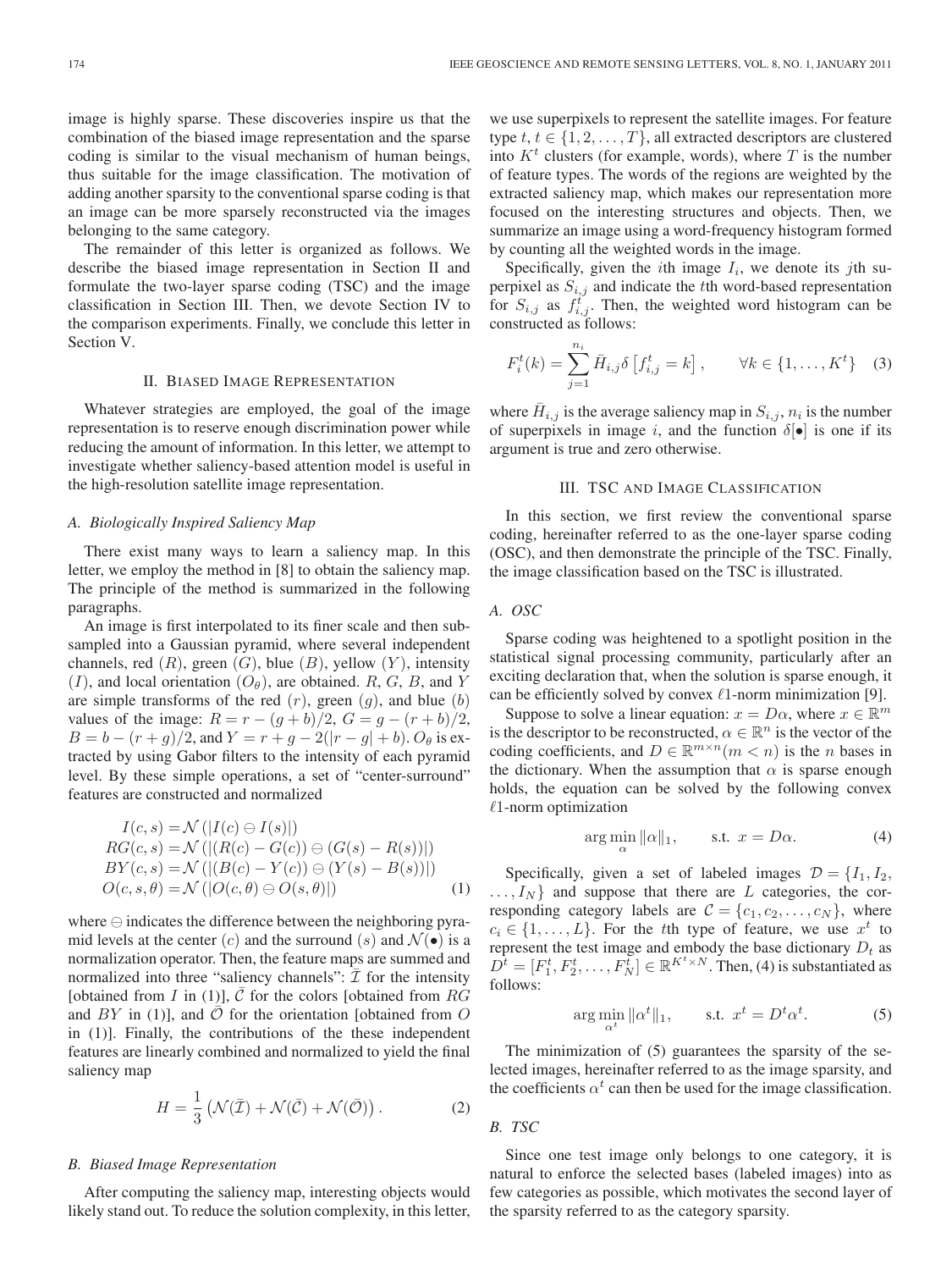

Fig. 2. Some samples of the test high-resolution satellite image database. For each class, there are 50 samples, four of which are shown.

To introduce the category sparsity, we bring a set of coefficients,  $\zeta^t = [\zeta_1^t, \zeta_2^t, \dots, \zeta_L^t]^T$ , to measure the weights of the classifying image I into category l is defined as selected categories

$$
\zeta_l^t = \lambda \sum_{i=1}^N \delta[c_i = l] \alpha_i^t \tag{6}
$$

where  $\lambda$  is a tuning parameter.

By defining a matrix

$$
B^t = \begin{bmatrix} \delta_1^1 & \cdots & \delta_i^1 & \cdots & \delta_N^1 \\ \delta_1^2 & \cdots & \delta_i^2 & \cdots & \delta_N^2 \\ \vdots & \vdots & \vdots & \vdots & \vdots \\ \delta_1^L & \cdots & \delta_i^L & \cdots & \delta_N^L \end{bmatrix}
$$

where  $\delta_i^l = \delta[c_i = l]$ , we can reformulate (6) as

$$
\zeta^t = \lambda B^t \alpha^t. \tag{7}
$$

Then, we obtain the following optimization problem:

$$
\arg\min_{\alpha^t,\zeta^t} \|\alpha^t\|_1 + \|\zeta^t\|_1, \qquad \text{s.t. } x^t = D^t \alpha^t, \ \zeta^t = \lambda B^t \alpha^t.
$$
\n
$$
(8)
$$

By letting

$$
\tilde{\boldsymbol{x}}^t = \begin{bmatrix} \boldsymbol{x}^t \\ \boldsymbol{0}_{L\times 1} \end{bmatrix} \quad \tilde{\boldsymbol{\alpha}}^t = \begin{bmatrix} \boldsymbol{\alpha}^t \\ \boldsymbol{\zeta}^t \end{bmatrix} \quad \tilde{\boldsymbol{D}}^t = \begin{bmatrix} \boldsymbol{D}^t, & \boldsymbol{0}_{K^t\times L} \\ \lambda \boldsymbol{B}^t, & -\boldsymbol{I}_{L\times L} \end{bmatrix}
$$

we can reformulate (8) as a standard  $\ell$ 1-norm minimization problem

$$
\arg\min_{\tilde{\alpha}^t} \|\tilde{\alpha}^t\|_1, \qquad \text{s.t. } \tilde{x}^t = \tilde{D}^t \tilde{\alpha}^t. \tag{9}
$$

The minimization of (9) guarantees the image sparsity and the category sparsity simultaneously. We refer to this model as the TSC.

# *C. Image Classification*

The satellite image classification is directly based on the coding coefficients  $\alpha^t, t \in \{1, \ldots, T\}$ , obtained during the coding process. According to the tth type of feature, the probability of

$$
P_l^t(I) = \frac{\sum_{i=1}^N \max \{ \alpha_i^t \delta[c_i = l], 0 \}}{\sum_{l'=1}^L \sum_{i=1}^N \max \{ \alpha_i^t \delta[c_i = l'], 0 \}}.
$$
 (10)

Prior to computing (10), all the feature vectors should be normalized to alleviate the coefficient sensitivities to the magnitudes of the feature vectors. Then, the test images can be classified by the maximum likelihood mechanism.

In order to boost further the classification performance, multiple  $(T)$  types of features are combined: The decision rule linearly combines the similarity, defined in (10), of each feature. Thus, the final classification rule is formulated as

$$
\hat{l}(I) = \arg\max_{l} \sum_{t=1}^{T} \omega_t P_l^t(I)
$$
\n(11)

where  $\omega_t$  is determined by the variance of the Parzen Gaussian kernel  $\mathbf{K}_t$  corresponding to the tth type of feature.

### IV. EXPERIMENTS

#### *A. Data Set and Experiment Setting*

To validate the proposed method, we collected a set of satellite images (Google Inc.) from Google Earth.<sup>2</sup> Some typical samples are displayed in Fig. 2. It contains the 12 categories of the physical scenes in the satellite imagery, including *Airport*, *Bridge*, *River*, *Forest*, *Meadow*, *Pond*, *Parking*, *Port*, *Viaduct*, *Residential area*, *Industrial area*, and *Commercial area*. For each class, there are 50 samples.

Three types of features, color, texture, and shape are used to characterize the properties of the segmented regions. For the color, we use the hue descriptor [10] and quantify all the hue descriptors into  $K^c = 100$  clusters (words). For the texture, we compute the scale-invariant feature transform (SIFT) [11] at each pixel over a patch of 16 pixels  $\times$  16 pixels. The SIFT transforms a patch into a 128-dimension vector, which is invariant to image translation, scaling, and rotation. All the SIFT descriptors are quantized into  $K<sup>t</sup> = 200$  clusters. The

<sup>2</sup>http://earth.google.com/.